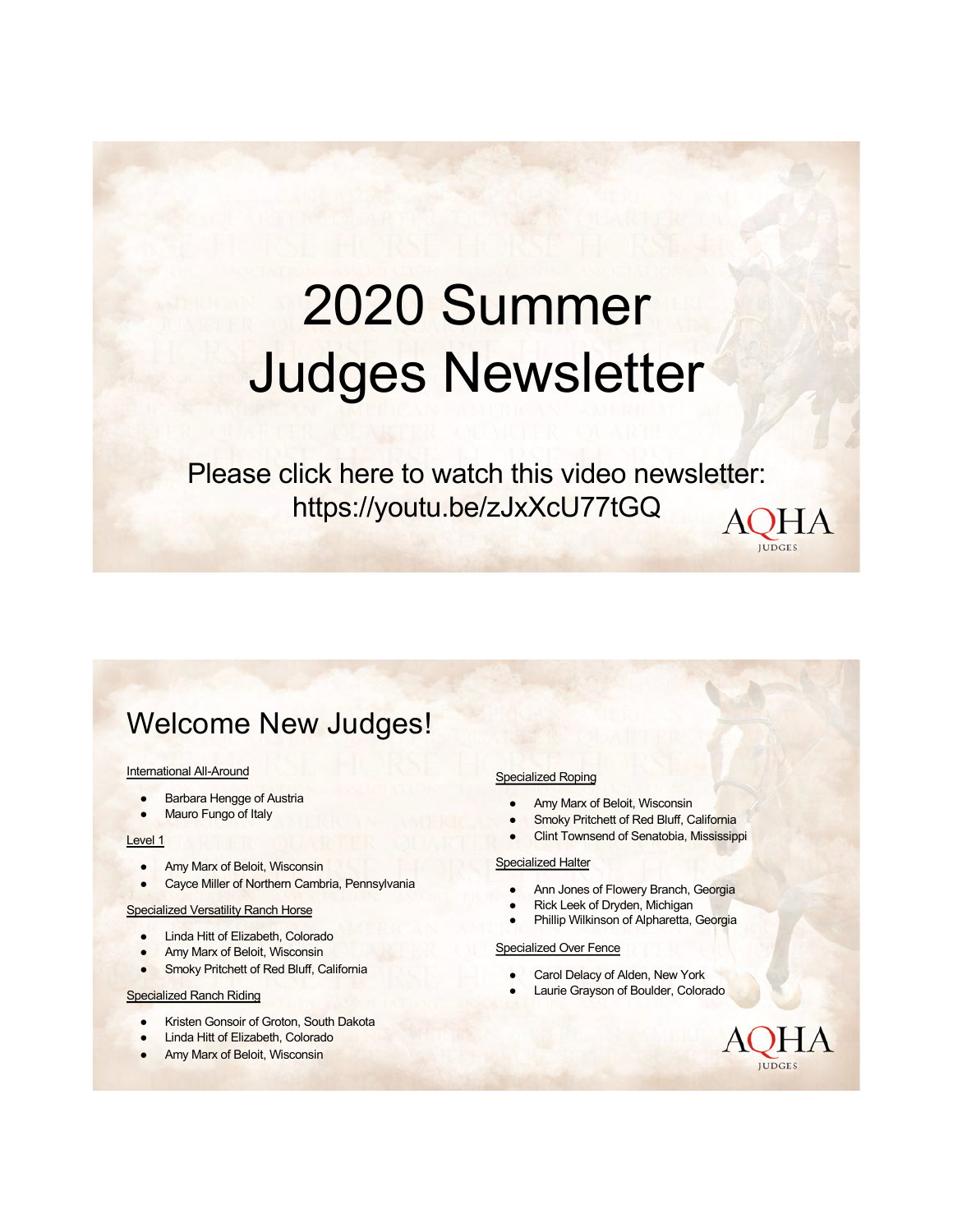### What is right with this picture?



### COVID-19

- Continue to respect show management initiatives and state/local mandates
- **Pack masks and hand sanitizer**
- Make sure you are staying safe!

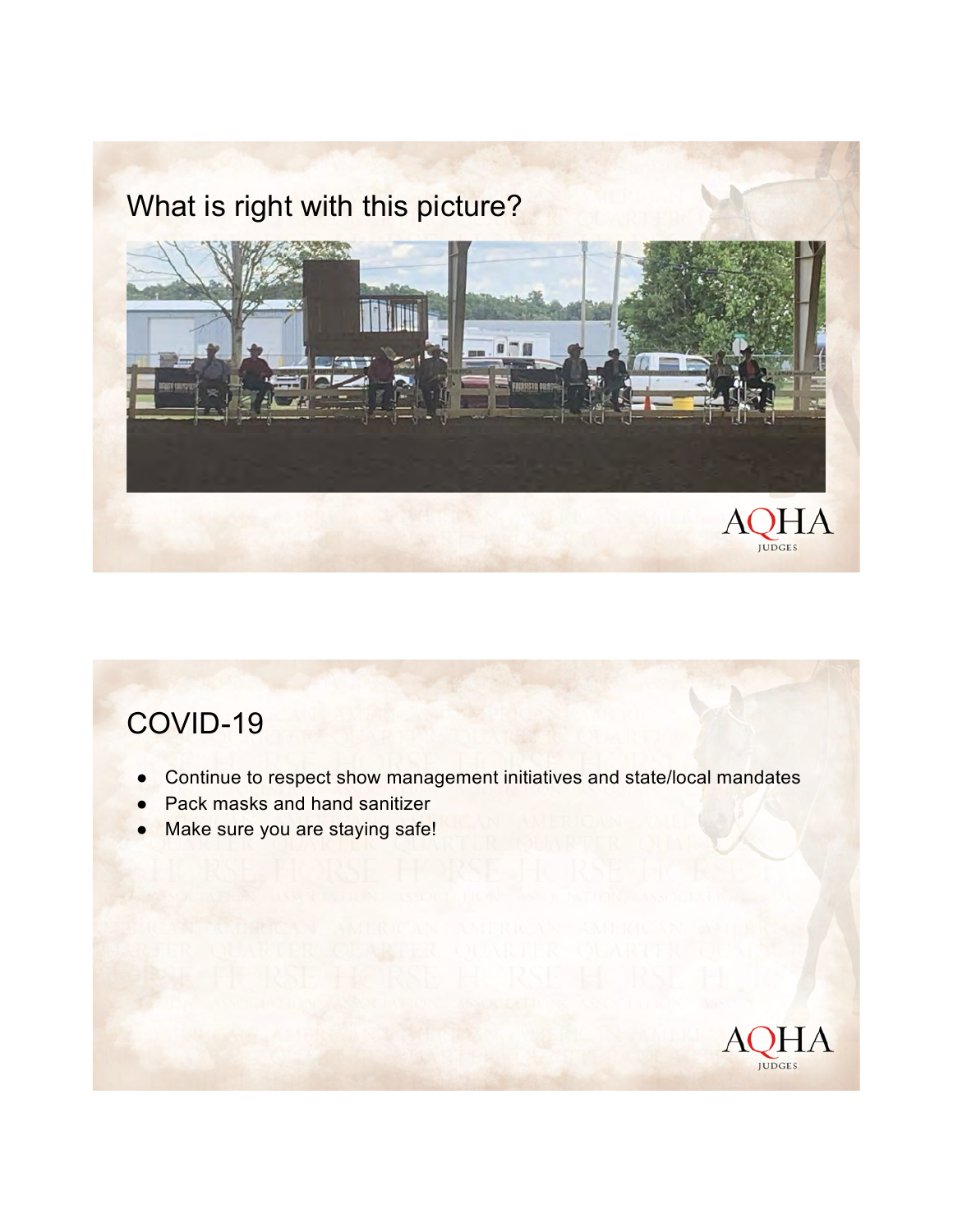### Updated VRH/RHC Limited Cow Work Score Sheet

- Update from your feedback
- Simplified the number of boxes to be easier to use
- Available now to download and use: agha.com/forms-and-resources



HА

**IUDGES** 

### **Updated VRH/RHC Limited Cow Horse Score Sheet**

### **UPDATED**

**RUN CONTENT** n 0-100 points and automatically begins the run with a score of 70 points -1 1/2<br>1.0 Cornect, +1/2 Good, +1 View Good, +1 1/2 Excellent

| Boxing | Drive<br>(Run & Rate) | Boxing | Drive<br>(Run & Rate) | Position &<br>Control | Degree of<br><b>Difficulty</b> | Eye Appeal | Courage |
|--------|-----------------------|--------|-----------------------|-----------------------|--------------------------------|------------|---------|
|        |                       |        |                       |                       |                                |            |         |
|        |                       |        |                       |                       |                                |            |         |
|        |                       |        |                       |                       |                                |            |         |

### **PREVIOUS**

**RUN CONTENT** veen 0-100 points and automatica<br>rect, +1/2 Good, +1 Very Good, +1

| <b>BOXING</b>         |                      |                | <b>DRIVE</b>              |                      |                 | <b>BOXING</b>        |                      |                 | <b>DRIVE</b>  |                      |                |
|-----------------------|----------------------|----------------|---------------------------|----------------------|-----------------|----------------------|----------------------|-----------------|---------------|----------------------|----------------|
| POS. &<br><b>CNTL</b> | EYE<br><b>APPEAL</b> | DEG OF<br>DFF. | <b>POS. &amp;</b><br>CNTL | EYE<br><b>APPEAL</b> | DEG OF<br>DIFF. | POS.&<br><b>CNTL</b> | EYE<br><b>APPEAL</b> | DEG OF<br>DIFF. | POS.&<br>CNTL | EYE<br><b>APPEAL</b> | DEG OF<br>DIFF |
|                       |                      |                |                           |                      |                 |                      |                      |                 |               |                      |                |
|                       |                      |                |                           |                      |                 |                      |                      |                 |               |                      |                |



**Bill Enk** AQHA Judges Committee Member<br>NRCHA Director of Judges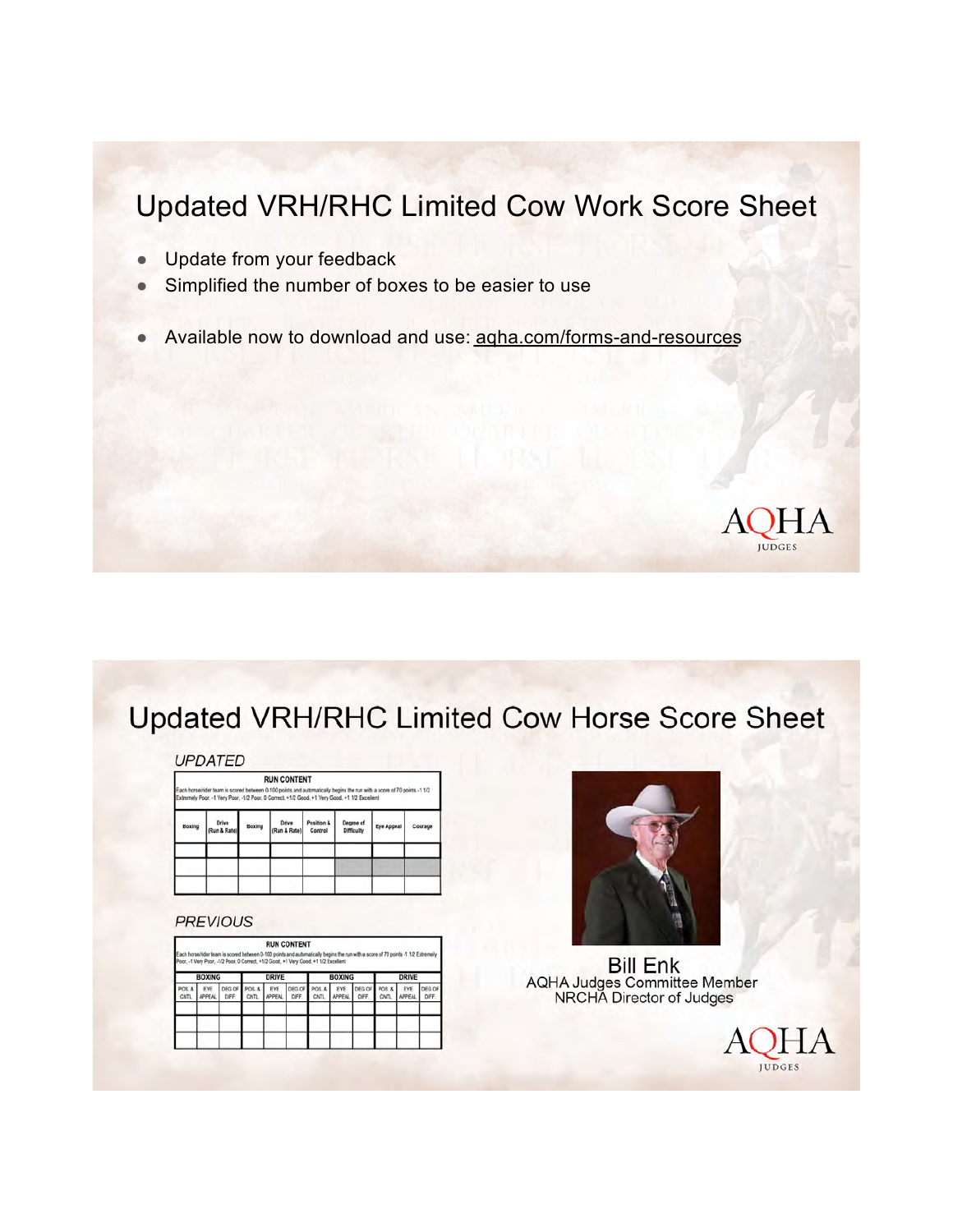### Updated VRH/RHC Limited Cow Work Score Sheet

- The updated score sheet [is](http://aqha.com/forms-and-resources) now available online:
	- agha.com/forms-and-resources



### What is the penalty?

- Great practice to review some of the interesting things than can happen in the pen!
- Classes included in the newsletter:
	- Ranch Riding
	- Showmanship
	- Hunt Seat Equitation
	- Western Horsemanship